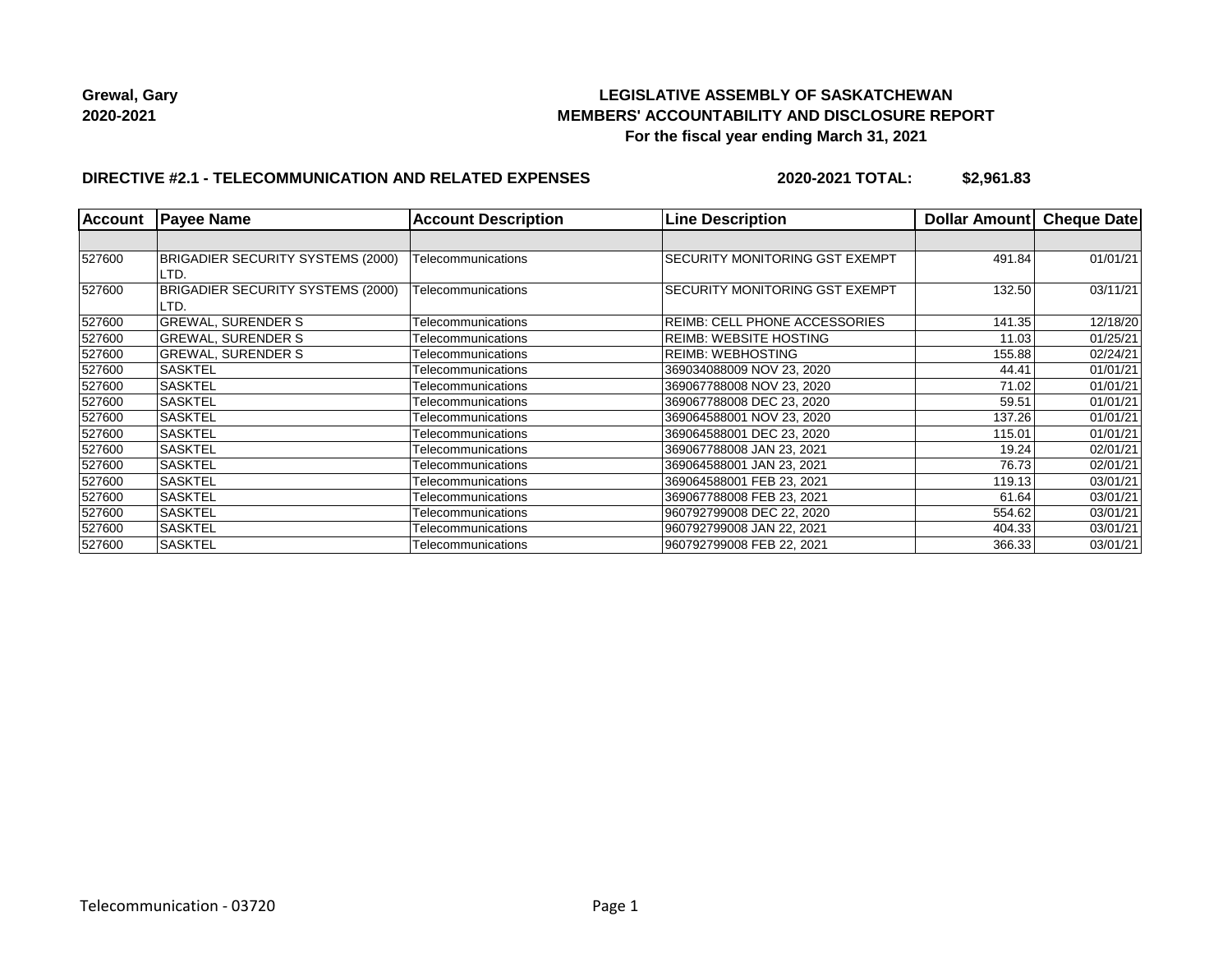# **LEGISLATIVE ASSEMBLY OF SASKATCHEWAN MEMBERS' ACCOUNTABILITY AND DISCLOSURE REPORT For the fiscal year ending March 31, 2021**

### **DIRECTIVE #3.1 - MLA TRAVEL AND LIVING EXPENSES**

**2020-2021 TOTAL: \$748.00**

| <b>Account</b> | <b>Pavee Name</b>         | : Description<br>Account | ⊦ Description<br>Line              | <b>Dollar Amountl</b> | <b>Cheque Date</b> |
|----------------|---------------------------|--------------------------|------------------------------------|-----------------------|--------------------|
|                |                           |                          |                                    |                       |                    |
| 541900         | <b>GREWAL, SURENDER S</b> | Elected Rep - Travel     | TRAVEL NOV 30- DEC 10, 2020<br>MLA | 748.00                | 12/18/20           |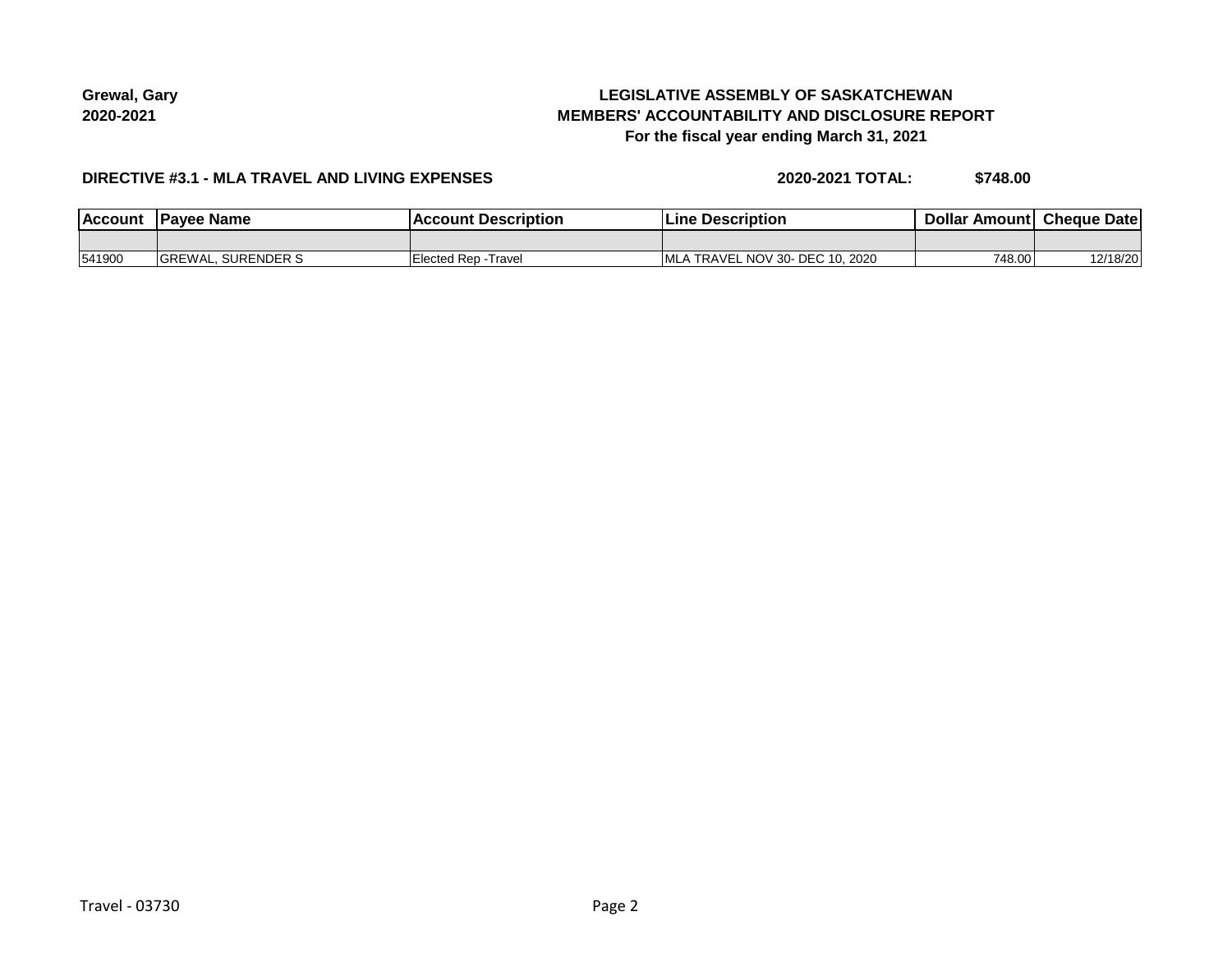

## **LEGISLATIVE ASSEMBLY OF SASKATCHEWAN MEMBERS' ACCOUNTABILITY AND DISCLOSURE REPORT For the fiscal year ending March 31, 2021**

#### **DIRECTIVE #4.1 - CONSTITUENCY SERVICE EXPENSES**

**2020-2021 TOTAL: \$24,662.35**

| <b>Account</b> | <b>Payee Name</b>                                             | <b>Account Description</b>                                           | <b>Line Description</b>               | Dollar Amount Cheque Date |                       |
|----------------|---------------------------------------------------------------|----------------------------------------------------------------------|---------------------------------------|---------------------------|-----------------------|
|                |                                                               |                                                                      |                                       |                           |                       |
| 522000         | NASH PROPERTY INVESTMENTS INC.                                | Rent of Ground, Buildings and Other Space   DEC 2020 MLA OFFICE RENT |                                       | 2,200.00                  | 12/01/20              |
| 522000         | NASH PROPERTY INVESTMENTS INC.                                | Rent of Ground, Buildings and Other Space   FEB 2021 MLA OFFICE RENT |                                       | 2,200.00                  | 02/01/21              |
| 522200         | <b>GOLD BUSINESS MACHINES LTD.</b>                            | Rent of Photocopiers                                                 | <b>COPIER CHARGES</b>                 | 63.60                     | 01/07/21              |
| 522200         | <b>GOLD BUSINESS MACHINES LTD.</b>                            | <b>Rent of Photocopiers</b>                                          | <b>COPIER CHARGES</b>                 | 99.34                     | $\overline{02}/04/21$ |
| 522200         | <b>GOLD BUSINESS MACHINES LTD.</b>                            | Rent of Photocopiers                                                 | <b>COPIER CHARGES</b>                 | 12.73                     | 03/01/21              |
| 522500         | HARVARD WESTERN INSURANCE                                     | <b>Insurance Premiums</b>                                            | OFFICE INSURANCE C700865634           | 391.14                    | 02/03/21              |
| 525000         | MINISTER OF FINANCE-MINISTRY OF<br>SASKBUILDS AND PROCUREMENT | Postal, Courier, Freight and Related                                 | MARCH 2021 MAIL SERVICES              | 1,200.07                  | 03/31/21              |
| 525000         | PRAIRIE ADVERTISING DISTRIBUTORS<br>LTD.                      | Postal, Courier, Freight and Related                                 | <b>POSTAGE</b>                        | 267.73                    | 03/08/21              |
| 529000         | <b>GREWAL, SURENDER S</b>                                     | <b>General Contractual Services</b>                                  | <b>REIMB: TV INSTALLATION</b>         | 20.00                     | 03/31/21              |
| 529000         | NATIONAL SIGNS LTD.                                           | <b>General Contractual Services</b>                                  | SIGN REPAIR GST EXEMPT                | 243.80                    | 02/05/21              |
| 530000         | PATTISON OUTDOOR ADVERTISING LP                               | <b>Communications Development Costs</b>                              | ADVERTISING PRODUCTION                | 132.50                    | 03/01/21              |
| 530300         | MARU GROUP CANADA INC.                                        | Primary Research/Focus group                                         | <b>AD HOC RESEARCH</b>                | 632.97                    | 03/01/21              |
| 530500         | <b>CLASSIC SIGNS</b>                                          | Media Placement                                                      | <b>ADVERTISING</b>                    | 1,651.00                  | 01/01/21              |
| 530500         | DEWDNEY EAST COMMUNITY                                        | Media Placement                                                      | <b>ADVERTISING</b>                    | 50.00                     | 03/01/21              |
|                | <b>ASSOCIATION</b>                                            |                                                                      |                                       |                           |                       |
| 530500         | <b>OUTFRONT MEDIA CANADA</b>                                  | Media Placement                                                      | <b>ADVERTISING</b>                    | 1,150.00                  | 12/10/20              |
| 530500         | <b>OUTFRONT MEDIA CANADA</b>                                  | Media Placement                                                      | ADVERTISING                           | 1,150.00                  | 03/04/21              |
| 530500         | PATTISON OUTDOOR ADVERTISING LP                               | Media Placement                                                      | ADVERTISING                           | 132.50                    | 12/07/20              |
| 530500         | PATTISON OUTDOOR ADVERTISING LP                               | Media Placement                                                      | ADVERTISING                           | 1,200.00                  | 02/01/21              |
| 530500         | PATTISON OUTDOOR ADVERTISING LP                               | Media Placement                                                      | ADVERTISING                           | 1,700.00                  | 03/01/21              |
| 530500         | PATTISON OUTDOOR ADVERTISING LP                               | Media Placement                                                      | ADVERTISING                           | 1,200.00                  | 03/01/21              |
| 530500         | PATTISON OUTDOOR ADVERTISING LP                               | Media Placement                                                      | <b>ADVERTISING</b>                    | 300.00                    | 03/22/21              |
| 530500         | POSTCARD PORTABLES REGINA                                     | Media Placement                                                      | <b>ADVERTISING GST EXEMPT</b>         | 967.50                    | 03/01/21              |
| 530500         | PUNJABI AKHBAAR INC.                                          | Media Placement                                                      | ADVERTISING                           | 500.00                    | 03/05/21              |
| 530800         | <b>WESTERN LITHO LTD.</b>                                     | Publications                                                         | NEWSLETTER                            | 1,348.00                  | 03/01/21              |
| 550100         | <b>WESTERN LITHO LTD.</b>                                     | <b>Printed Forms</b>                                                 | <b>ENVELOPES GST EXEMPT</b>           | 74.20                     | 03/01/21              |
| 550100         | <b>WESTERN LITHO LTD.</b>                                     | <b>Printed Forms</b>                                                 | LETTERHEAD GST EXEMPT                 | 238.50                    | 03/01/21              |
| 550100         | <b>WESTERN LITHO LTD.</b>                                     | <b>Printed Forms</b>                                                 | <b>BUSINESS CARDS GST EXEMPT</b>      | 159.00                    | 03/03/21              |
| 555000         | <b>GREWAL, SURENDER S</b>                                     | Other Material and Supplies                                          | <b>REIMB: OFFICE SUPPLIES</b>         | 311.87                    | 12/18/20              |
| 555000         | <b>GREWAL, SURENDER S</b>                                     | Other Material and Supplies                                          | <b>REIMB: OFFICE SUPPLIES</b>         | 44.37                     | 01/25/21              |
| 555000         | <b>GREWAL, SURENDER S</b>                                     | Other Material and Supplies                                          | <b>REIMB: OFFICE SUPPLIES</b>         | 55.50                     | 01/25/21              |
| 555000         | <b>GREWAL, SURENDER S</b>                                     | Other Material and Supplies                                          | <b>REIMB: PRINTER/OFFICE SUPPLIES</b> | 405.93                    | 02/24/21              |
| 555000         | <b>GREWAL, SURENDER S</b>                                     | Other Material and Supplies                                          | REIMB: OFFICE SUPPLIES                | 147.50                    | 02/24/21              |
| 555000         | <b>GREWAL, SURENDER S</b>                                     | Other Material and Supplies                                          | <b>REIMB: OFFICE SUPPLIES</b>         | 54.67                     | 03/03/21              |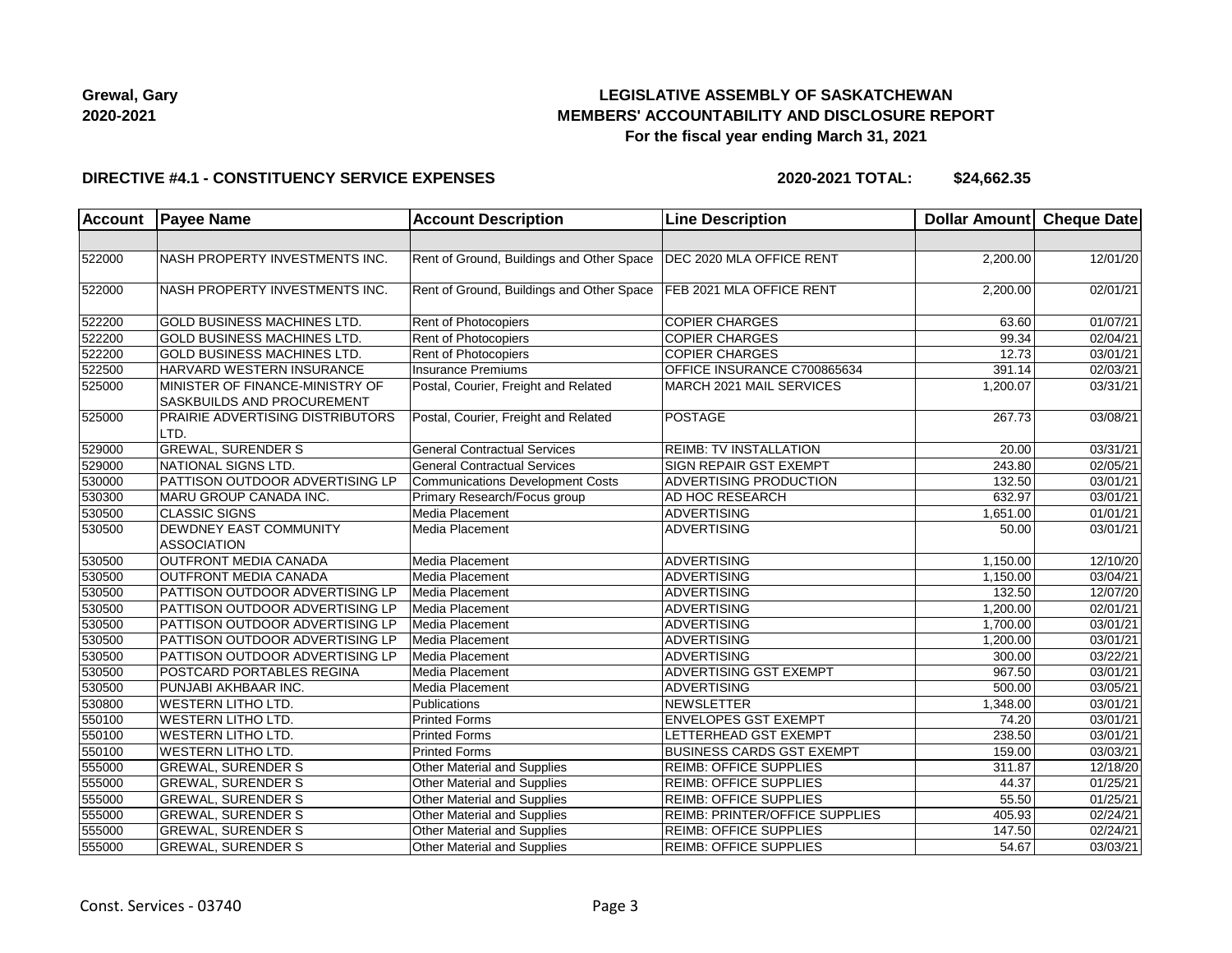# **LEGISLATIVE ASSEMBLY OF SASKATCHEWAN MEMBERS' ACCOUNTABILITY AND DISCLOSURE REPORT For the fiscal year ending March 31, 2021**

### **DIRECTIVE #4.1 - CONSTITUENCY SERVICE EXPENSES**

**2020-2021 TOTAL: \$24,662.35**

| <b>Account</b> | <b>Payee Name</b>         | <b>Account Description</b>                  | <b>Line Description</b>               | <b>Dollar Amountl</b> | <b>Cheque Date</b> |
|----------------|---------------------------|---------------------------------------------|---------------------------------------|-----------------------|--------------------|
|                |                           |                                             |                                       |                       |                    |
| 555000         | <b>GREWAL, SURENDER S</b> | <b>Other Material and Supplies</b>          | <b>REIMB: TV/ OFFICE SUPPLIES</b>     | 5.55                  | 03/11/21           |
| 555000         | <b>GREWAL, SURENDER S</b> | <b>Other Material and Supplies</b>          | REIMB: OFFICE SUPPLIES                | 155.30                | 03/11/21           |
| 555000         | <b>GREWAL, SURENDER S</b> | <b>Other Material and Supplies</b>          | <b>REIMB: OFFICE SUPPLIES</b>         | 83.42                 | 03/17/21           |
| 555000         | <b>GREWAL, SURENDER S</b> | Other Material and Supplies                 | <b>REIMB: OFFICE SUPPLIES</b>         | 410.20                | 03/31/21           |
| 555000         | <b>GREWAL, SURENDER S</b> | <b>Other Material and Supplies</b>          | <b>REIMB: OFFICE SUPPLIES</b>         | 56.98                 | 03/31/21           |
| 555000         | <b>GREWAL, SURENDER S</b> | <b>Other Material and Supplies</b>          | <b>REIMB: OFFICE SUPPLIES/OFFICE</b>  | 14.99                 | 03/31/21           |
|                |                           |                                             | <b>FURNITURE</b>                      |                       |                    |
| 555000         | <b>GREWAL, SURENDER S</b> | <b>Other Material and Supplies</b>          | <b>REIMB: OFFICE SUPPLIES/OFFICE</b>  | 68.02                 | 03/31/21           |
|                |                           |                                             | <b>FURNITURE</b>                      |                       |                    |
| 564300         | <b>GREWAL, SURENDER S</b> | Computer Hardware - Exp.                    | REIMB: IPAD AND                       | 1,819.06              | 03/03/21           |
|                |                           |                                             | ACCESSORIES/VACUUM                    |                       |                    |
| 565200         | <b>GREWAL, SURENDER S</b> | Office Furniture and Equipment - Exp        | <b>REIMB: PRINTER/OFFICE SUPPLIES</b> | 878.90                | 02/24/21           |
| 565200         | <b>GREWAL, SURENDER S</b> | Office Furniture and Equipment - Exp        | REIMB: IPAD AND                       | 254.39                | 03/03/21           |
|                |                           |                                             | ACCESSORIES/VACUUM                    |                       |                    |
| 565200         | <b>GREWAL, SURENDER S</b> | Office Furniture and Equipment - Exp        | <b>REIMB: TV/ OFFICE SUPPLIES</b>     | 411.33                | 03/11/21           |
| 565200         | <b>GREWAL, SURENDER S</b> | <b>Office Furniture and Equipment - Exp</b> | <b>REIMB: OFFICE SUPPLIES/OFFICE</b>  | 199.79                | 03/31/21           |
|                |                           |                                             | <b>FURNITURE</b>                      |                       |                    |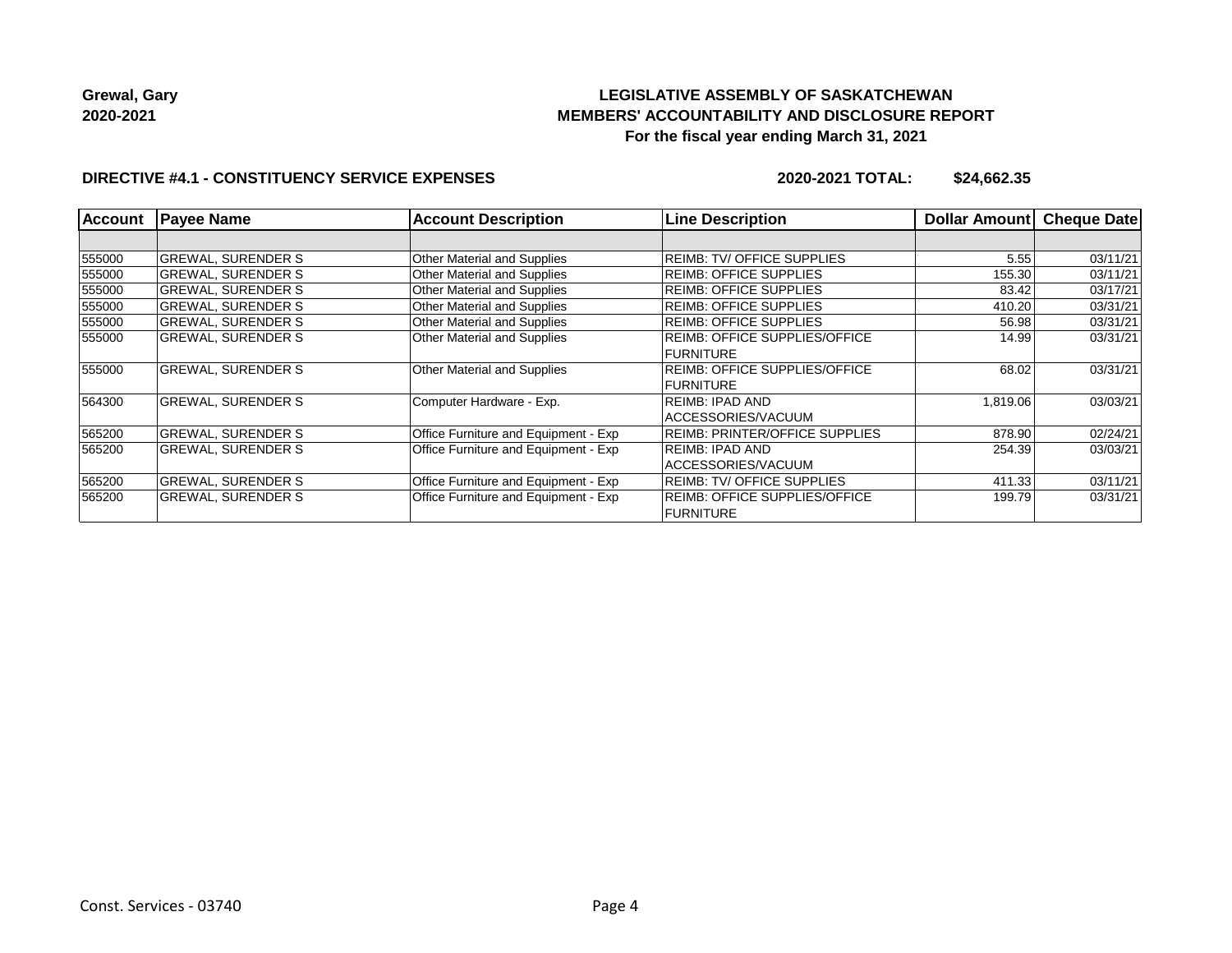## **LEGISLATIVE ASSEMBLY OF SASKATCHEWAN MEMBERS' ACCOUNTABILITY AND DISCLOSURE REPORT For the fiscal year ending March 31, 2021**

#### **DIRECTIVE #6 - CONSTITUENCY ASSISTANT EXPENSES**

**2020-2021 TOTAL: \$25,895.03**

| Account | <b>Payee Name</b>        | <b>Account Description</b>                       | Dollar Amount | <b>Cheque Date</b> |
|---------|--------------------------|--------------------------------------------------|---------------|--------------------|
|         |                          |                                                  |               |                    |
| 513000  | SPENCER, CHERYL A        | Out-of-Scope Permanent                           | 900.00        | 11/17/20           |
| 513000  | SPENCER, CHERYL A        | Out-of-Scope Permanent                           | 2,100.00      | 11/24/20           |
| 513000  | SPENCER, CHERYL A        | Out-of-Scope Permanent                           | 2,100.00      | 12/09/20           |
| 513000  | SPENCER. CHERYL A        | Out-of-Scope Permanent                           | 2,100.00      | 12/22/20           |
| 513000  | SPENCER, CHERYL A        | Out-of-Scope Permanent                           | 2,100.00      | 01/06/21           |
| 513000  | <b>SPENCER, CHERYL A</b> | Out-of-Scope Permanent                           | 2,100.00      | 01/20/21           |
| 513000  | SPENCER. CHERYL A        | Out-of-Scope Permanent                           | 2,100.00      | 02/03/21           |
| 513000  | <b>SPENCER, CHERYL A</b> | Out-of-Scope Permanent                           | 2,100.00      | 02/17/21           |
| 513000  | SPENCER, CHERYL A        | Out-of-Scope Permanent                           | 2,100.00      | 03/03/21           |
| 513000  | SPENCER, CHERYL A        | Out-of-Scope Permanent                           | 4,155.00      | 03/17/21           |
| 513000  | SPENCER, CHERYL A        | Out-of-Scope Permanent                           | 2,100.00      | 03/30/21           |
| 513000  | SPENCER, CHERYL A        | Out-of-Scope Permanent                           | 740.03        | 04/09/21           |
| 519900  | None (Default)           | Change in Y/E Accrued Empl Leave<br>Entitlements | 1,200.00      | 04/14/21           |